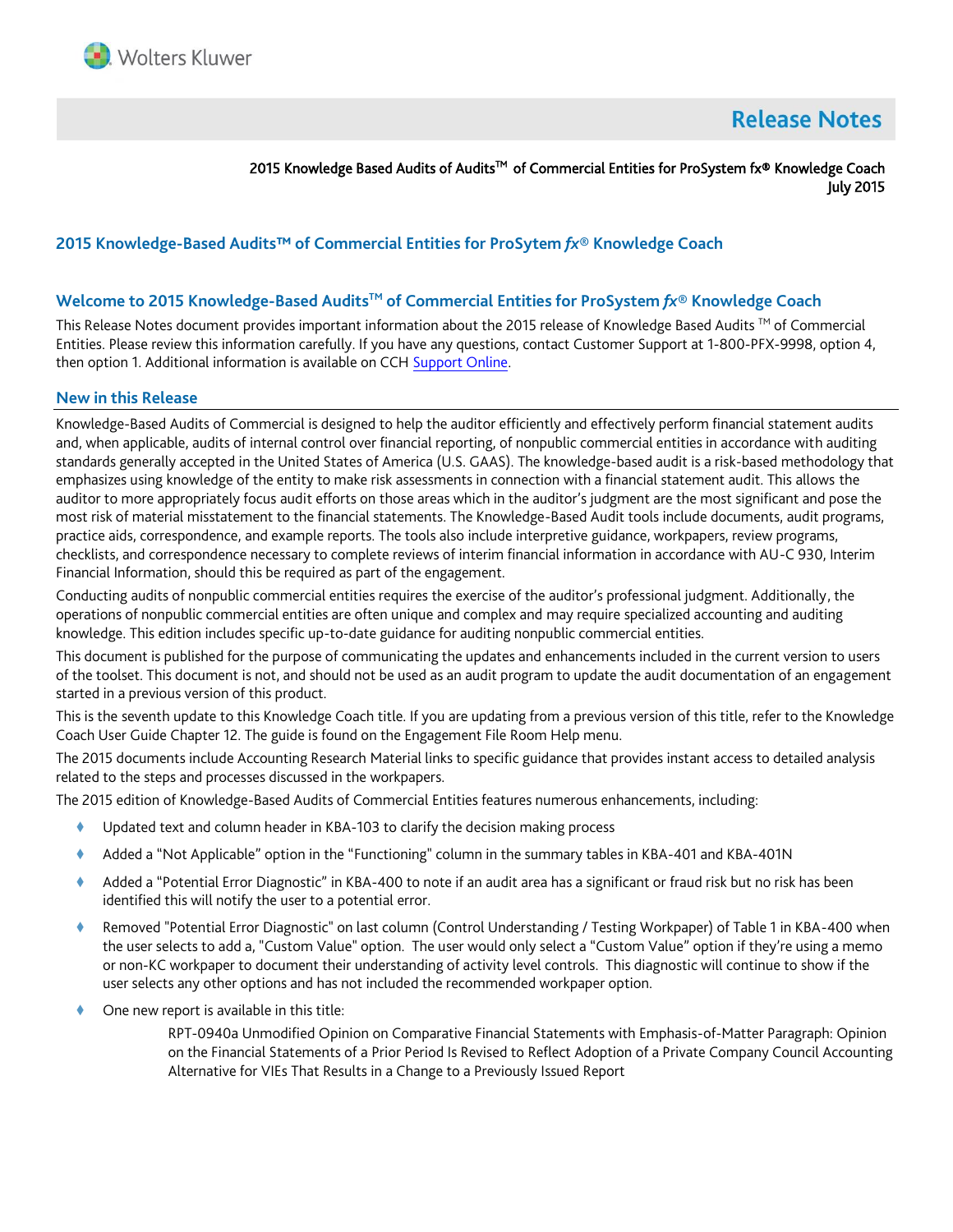For more information on specific program enhancements, review the 2015 Commercial Entities Overview for Knowledge Coach Users available at the following link or in the binder through the KCO-001 workpaper.

https://support.cch.com/productsupport/productsupport.aspx?path=%2FTopics%2Fproduct\_support%2Fpfx\_office%2Fknowledge\_coa ch#Guides

In addition, forms and practice aids throughout have been updated to include new examples and tips and, where applicable, to take into account:

New literature, standards, and developments, reflected in the following current audit and accounting guidance:

- FASB Accounting Standards Codification as of June 30, 2015, and through Accounting Standards Update No. through Accounting Standards Update (ASU) No. 2015-10, including:
	- o ASU No. 2015-03, Interest-Imputation of Interest (Subtopic 835-30): Simplifying the Presentation of Debt Issuance Costs;
	- o ASU No. 2015-04, Compensation─Retirement Benefits (Topic 715): Practical Expedient for the Measurement Date of an Employer's Defined Benefit Obligation and Plan Assets;
	- o ASU No. 2015-05, Intangibles─Goodwill and Other─Internal-Use Software (Subtopic 350-40): Customer's Accounting for Fees Paid in a Cloud Computing Arrangement;
	- o ASU No. 2015-06, Earnings Per Share (Topic 260): Effects on Historical Earnings per Unit of Master Limited Partnership Dropdown Transactions;
	- o ASU No. 2015-07, Fair Value Measurement (Topic 820): Disclosures for Investments in Certain Entities That Calculate Net Asset Value per Share (or Its Equivalent);
	- o ASU No. 2015-08, Business Combinations (Topic 805): Pushdown Accounting Amendments to SEC Paragraphs Pursuant to Staff Accounting Bulletin No. 115;
	- o ASU No. 2015-09, Financial Services─Insurance (Topic 944): Disclosures about Short-Duration Contracts; and
	- o ASU No. 2015-10, Technical Corrections and Improvements.

# **Additional Information on Knowledge Coach and the KBA Methodology**

Knowledge-Based Audit (KBA) Methodology - Allows the results of one set of procedures to become the input for the next. The key components of the KBA methodology include:

- An Overview that guides auditors through the methodology;
- Knowledge-Based Audit documents, integral to the risk assessment and overall audit processes, which contain steps and procedures required by GAAS;
- Customizable Audit Programs that take auditors through related steps and procedures;
- Practice Aids to help auditors complete steps or processes outlined in the Knowledge-Based Audit documents and Audit Programs;
- Auditor's Reports that provide a variety of sample auditor's opinions on audited financial statements; and
- Correspondence documents that provide sample letters to be used to comply with GAAS requirements and in many other common situations.
- The AICPA's Auditing Standards Board's (ASB) Risk Assessment Standards The practice aids and tools in the 2015 Knowledge-Based Audits of Commercial Entities are designed around the AICPA's risk assessment and clarified standards to assist auditors of nonpublic commercial entities by:
	- Facilitating compliance with GAAS and GAGAS;
	- Encouraging more effective audits through tailored audit programs and comprehensive practice aids;
	- Helping auditors to focus on and respond to identified audit risks; and
	- Enhancing audit documentation.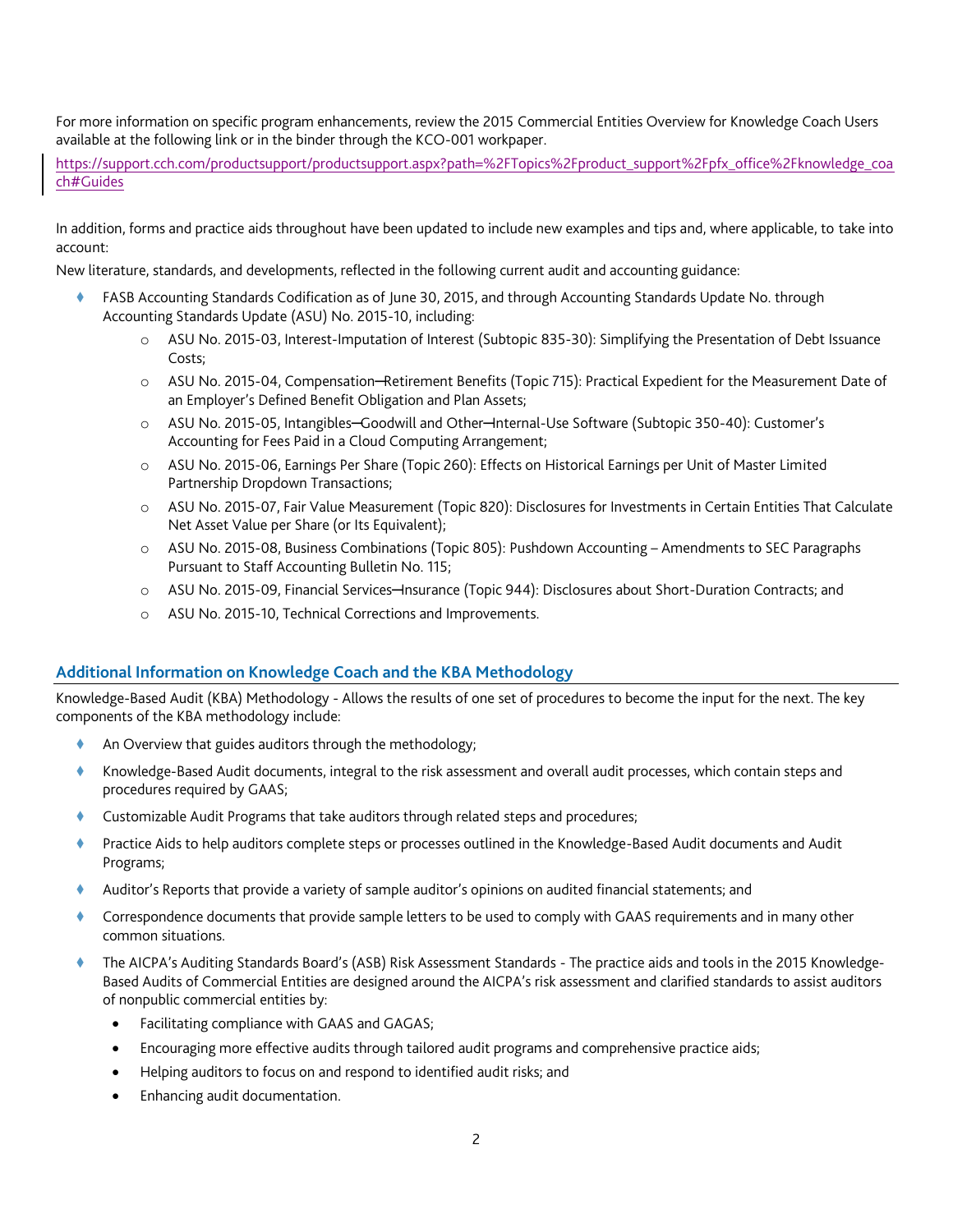## ProSystem fx® Knowledge Coach

- ProSystem fx® Knowledge Coach functionality allows auditors to use the Knowledge-Based-Audit methodology more efficiently by eliminating the need for duplicate entry of the same information, tailoring audit documentation to each particular engagement, and documenting the link between risks identified and procedures performed. AUD-100 Tailoring Question Workpaper is a document in Knowledge Coach that presents engagement-level questions designed to aid in tailoring the engagement documentation to fit each client. Completing the questions helps the auditor avoid duplication and unnecessary workpapers.
- Before you begin your audit, please review the guidance in AUD-101 Overall Audit Program. This workpaper is intended to be your road map through a Knowledge-Based Audit methodology. You should start your audit with AUD-100 Tailoring Question Workpaper and AUD-101 Overall Audit Program.
- Risks can be captured via the Risk Summary task pane from any Knowledge Coach workpaper by the current editor of KBA-502 Summary of Risk Assessments. This allows the user to continuously assess risks during the engagement. Several workpapers prompt the consideration of the presence of risks, but the Risk Summary task pane must be used to document those risks. All documented risks flow to the Risk Summary. To ensure risks show in findings tables, make sure to check the "workpaper identified in" field of the Risk pane.
- Information Flow helps cut down on the time spent duplicating information across forms. In addition, the flow of consistent information ensures that information and updates to information are not missed between workpapers. Drill-down functionality helps the user navigate quickly to the source of the information, aiding in the review of the audit file.
- Diagnostics help keep track of unresolved issues like unanswered questions, incomplete risks, program steps not linked to risks or relevant assertions, missing workpaper, and more.
- Links to Accounting Research Manager (ARM)-If you subscribe to an ARM library that includes audit content, you can link directly to source material from Resources within Knowledge Coach workpapers. These links have been updated to reference to the accounting standards under the FASB Accounting Standards Codifications and the auditing standards issued by the AICPA. Also, if you subscribe to the Knowledge-Based Audits of Commercial Entities Guide on ARM, you can take advantage of links to the audit guide material from within the Knowledge Coach documents.
- Interpretive Guidance is integrated into each Knowledge Coach template through the Tips view of each new task pane. Informational features include Practice Points, Examples, Optional Workpapers, and Resources to help auditors work more effectively and efficiently. You can also navigate from Resources within a document or the tip pane directly to CCH's Accounting Research Manager and industry audit guides by simply clicking on the Reference.

#### Important Notes

- Make sure to save changes to workpapers before closing the workpaper or the binder to ensure data is correctly updated.
- If your Current Editor Knowledge Coach MS® Word workpapers become read-only or crash, please do the following:
	- o Keep the binder with the affected workpapers open.
	- o Highlight the workpaper in the binder window and go to Tools > Save Knowledge Coach Answers.
- Knowledge Coach cannot be used within the Shared File Room (SFR) feature of Engagement. However, Knowledge Coach workpapers can be shared across team members through check in, check out, workpaper assignment, syncing to the central file room and through peer-to-peer sync in the same way other Engagement workpapers are shared.

#### System Requirements

- This title MUST be used with ProSystem *fx* ® Engagement version 7.2, ProSystem *fx*® Knowledge Coach version 2.2, and 2015 Financial Statement Base v4 and higher. If you are upgrading from ProSystem *fx*® Engagement 7.1 or lower please contact Technical Support at 1-800-PFX-9998, option 4 for detailed instructions.
- A minimum of 4GB of RAM is required for optimal performance when opening and navigating through ProSystem *fx*® Knowledge Coach workpapers.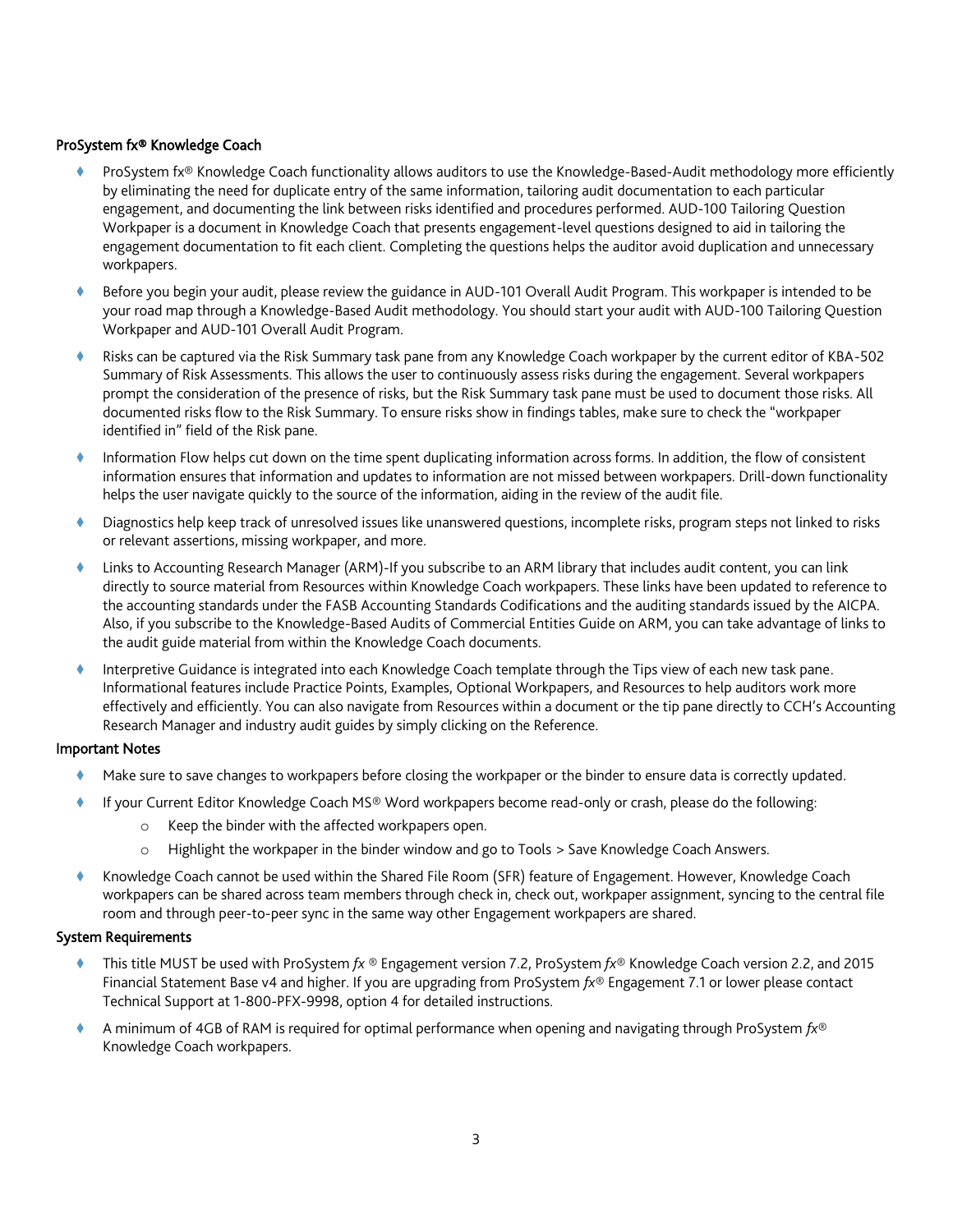## **Download Instructions**

Download the 2015 Knowledge Based Audits of Commercial Entities from the ProSystem *fx* ®Knowledge Coach Updates section of the ProSystem *fx*® Engagement Support Web site at the following URL[: http://support.cch.com/updates/KnowledgeCoach,](http://support.cch.com/updates/KnowledgeCoach) then select the Knowledge Coach Series and Download file link next to the 2015 Knowledge-Based Audits of Commercial Entities. On some occasions the content package file (.KCP) will download with the extension changed to .ZIP. If this occurs, please change the extension of the downloaded file to KCP using all capital letters.

You must install the 2015 Financial Statement Base v4 title before installing the 2015 Knowledge Based Audits of Commercial Entities.

The Financial Statement Base title is also available at the following link:<http://support.cch.com/updates/KnowledgeCoach>

If you have already installed this title for 2015 Knowledge-Based Audits of Commercial Entities, ensure you have the latest Knowledge Coach Content Update installed.

Important: ProSystem *fx*® Engagement version 7.2 or higher and Knowledge Coach version 2.2 must be installed on the computer in order to install this Knowledge Coach title. Additional requirements include Microsoft® Office 2007, Microsoft® Office 2007 Primary Interop Assemblies (PIA) and Visual Studio® 2005 Tools for the Office Second Edition Runtime, Visual Studio® Tools for Office System Runtime version 3.0, and Visual Studio® Tools for the Office System 3.0 Runtime Service Pack 1., Visual Studio® Tools for Office Runtime 4.0 (VSTOR) (32-bit version for 32-bit OS and 64-bit version for 64-bit OS).

The 2015 Knowledge-Based Commercial Entities (7/180/15). KCP download is a proprietary file that must be installed from within Engagement. Save this KCP file to a location on your local drive and follow the Installation Instructions included in the Release Bulletin.

## **Installation Instructions**

Once you have downloaded your Knowledge Coach title, you will need to add it to the list of titles within ProSystem *fx* ® Engagement. The only additional system requirement is approximately 75MB of disk space to store your Knowledge Coach Program content files. Please refer to the ProSystem *fx* ® Engagement with Knowledge Coach Release Notes for any other system requirements.

After downloading the 2015 Knowledge Based Audits of Commercial Entities, do the following:

- Launch the ProSystem *fx* ® Engagement Workpaper Management application so that the Local File Room is displayed. Select Tools > Knowledge Coach Titles.
- The Knowledge Coach Titles window will be displayed.
- Choose Add Title.
- Browse to the title package file (\*.KCP) that you previously downloaded from the ProSystem *fx* ® Knowledge Coach Support Web site.
- Choose Open.
- The system will display a progress indicator while the title package is added. You will receive a message that the title has been successfully installed once the process is complete.

Once the title is added, you must release it, so that other staff members in your firm can use it. You may also wish to "unrelease" previous versions of the title.

To unrelease a title:

- Select a version of the KBA Commercial Entities titles.
- Choose Unrelease Title. The date will be removed from the Date released column and staff that do not have the staff group property right to insert unreleased titles will not be able to insert the unreleased titles into a binder.

Note: You can determine this access in the ProSystem *fx*® Engagement Admin module by selecting a staff group and choosing File > Properties > Content "Insert Knowledge Coach workpapers from unreleased titles" option.

To release a title:

Select one of the Knowledge Coach titles in the list that has been added but is not yet released.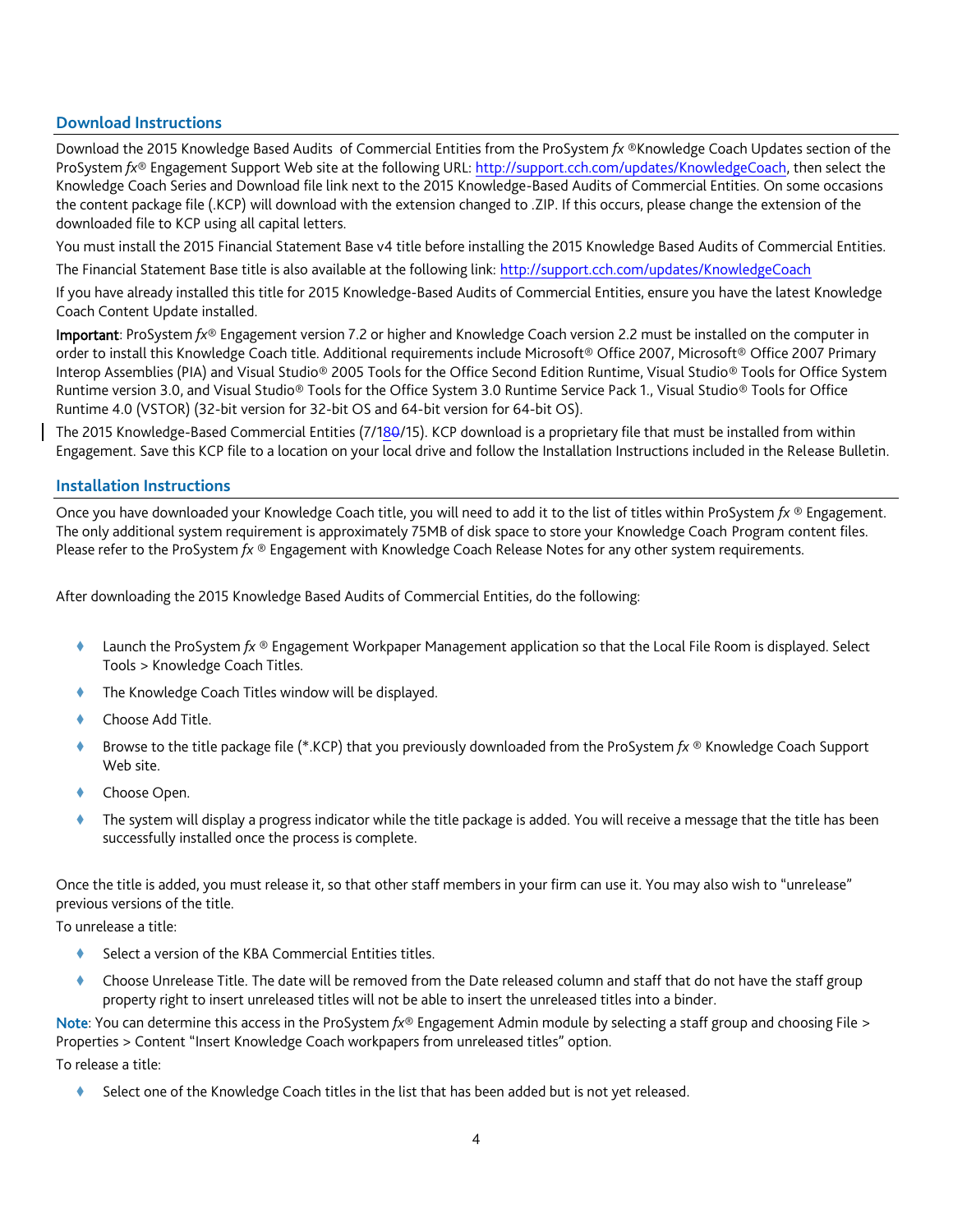Choose Release Title. The current date and time will be displayed in the Date released column, and the status will change to "Released."

Note: You must add and assign a Knowledge Coach module as well as the Knowledge Coach title license in the ProSystem *fx* ® Engagement Administrator before using the workpapers.

Important: Once the 2015 Knowledge-Based Audits of Commercial Entities titles have been added and released, they will be automatically deployed to other staff members when they login to the "Office" location, or when they synchronize a binder that contains Knowledge Coach workpapers from this title.

#### **Online Permission Key**

Permission key files may be downloaded from our Web site a[t https://prosystemfxsupport.tax.cchgroup.com/permkey/download.aspx](https://prosystemfxsupport.tax.cchgroup.com/permkey/download.aspx)  or when adding or updating the new licenses within ProSystem *fx*® Engagement with Knowledge Coach version 7.2 and higher. After updating the license file in the ProSystem *fx*® Engagement Admin module, licenses need to be assigned to the staff who will use 2015 Knowledge-Based Audits of Commercial Entities.

If you have not already established a Single Sign-on (SSO) account with Customer Service, we urge you to do so at this time.

Permission keys are no longer generally distributed via floppy diskette. You can choose to continue receiving the diskette by going to <https://prosystemfxsupport.tax.cchgroup.com/service/accountadmin/> , clicking the Firm Administration link, and making the appropriate selection (SSO access is required), or by contacting Customer Service at 1-800-PFX-9998, option 4.

#### **Accounting Research Manager**

CCH's Accounting Research Manager is the most comprehensive, up-to-date and objective online database of financial reporting literature. It includes all authoritative and proposed accounting, auditing, and SEC literature, plus independent, expert-written interpretive guidance.

Our Weekly Summary email newsletter highlights the key developments of the week, giving you assurance that you have the most current information. It provides links to new FASB, AICPA, SEC, EITF, and IASB authoritative and proposal-stage literature, plus guidance from financial reporting experts.

Our team of content experts updates the system on a daily basis, so you can stay as current as possible. What's more, our experts attend critical, standard-setting meetings and summarize the results for you, which means you'll learn of newly released literature and deliberations of current financial reporting projects as soon as they occur! Plus, you'll benefit from their easy-to-understand technical translations. Our expert's interpretations clearly lay out what the rules mean from your perspective.

Also available in the Knowledge-Based Audits of Commercial Entities title, a guide that helps you comply with the most recent professional standards and guidance for the conduct of compilations and reviews and to integrate the use of practice aids, tools, and other resources with its guidance. This publication supplements and complements the Knowledge-Based documents that are available in Knowledge Coach.

With Accounting Research Manager, you maximize the efficiency of your research time, while enhancing your results. Learn more about our content, our experts, and how you can request your free trial by visiting [http://www.accountingresearchmanager.com.](http://www.accountingresearchmanager.com/) You can also access the Accounting Research Manager Web site by selecting the item in ProSystem *fx* ® Engagement from the Guidance tab on the Shortcuts bar in the Binder window.

Reference to Accounting Research Manager (ARM) – If you subscribe to an ARM library that includes commercial content, you can link directly to source material from Resources within Knowledge Coach documents. These links have been updated to refer to the accounting standards under the FASB Accounting Standards Codifications. Also, if you subscribe to the Knowledge-Based Audits of Commercial Entities Guide on ARM, you can take advantage of references to the guide material from within the Knowledge Coach documents.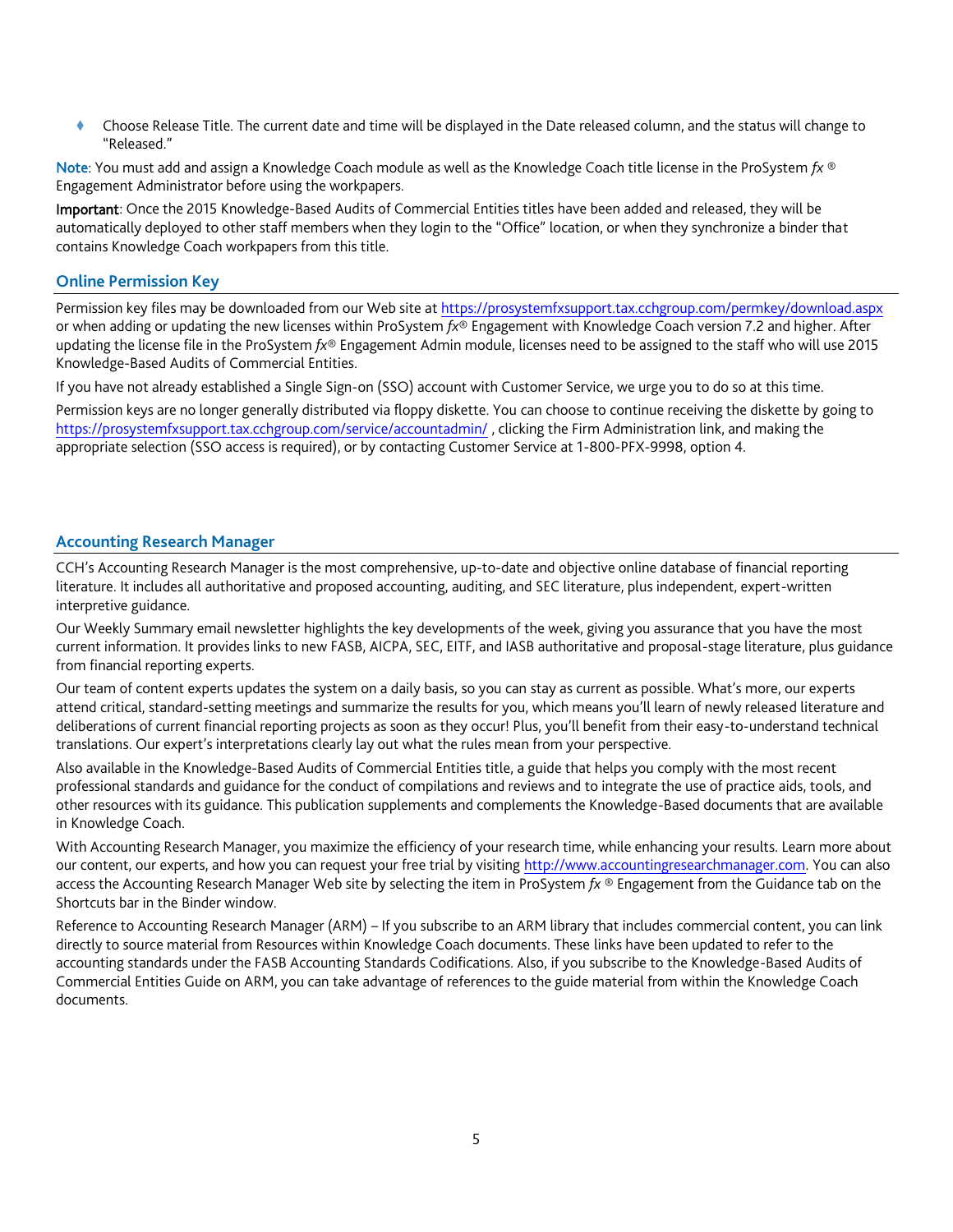## **Using Your Knowledge Coach Content**

To use your Knowledge Coach Workpaper Templates, open a binder in ProSystem *fx*® Engagement, select the workpaper tab into which you would like to insert the workpaper, and select New Knowledge Coach Workpaper from the toolbar or File menu. The New Knowledge Coach Workpaper dialog appears (Figure 1).

Select the New Knowledge Coach Title with the content you would like to use. You can only select titles you have installed. The information displayed changes to reflect the workpaper organization available for the selected title. Select the Knowledge Coach Workpaper Templates to insert into your binder and click OK. The Selected Workpaper Properties dialog appears. Each workpaper name is automatically loaded into the Name field. Add a workpaper index in the Index field and make any Name modifications you desire. You can also modify the tab location or the roll forward settings for each workpaper. Then click OK. The integrated Knowledge Coach workpaper is now inserted into your engagement binder. For more information on how to use Knowledge Coach workpapers in your binder, see the Knowledge Coach User Guide.



#### Figure 1 - New Knowledge Coach Workpaper

| Download<br>Description:  | 2015 Knowledge-Based Audits of Commercial Entities<br>Title(7/18 <del>0</del> /2015)         |
|---------------------------|----------------------------------------------------------------------------------------------|
| Version:                  | Engagement v. 7.2 with Knowledge Coach 2.2 or higher and<br>2015 Financial Statement Base v4 |
| Release Date:             | July 2015                                                                                    |
| File size:                | 18MB                                                                                         |
| Approx. Download<br>Time: | 42 minutes at 56 kbps                                                                        |
| License:                  | <b>Full Version</b>                                                                          |
| Platforms:                | Windows® <del>Vista®</del> 7, 8 and 8.1                                                      |
| Office:                   | Microsoft <sup>®</sup> Office 2007 required                                                  |